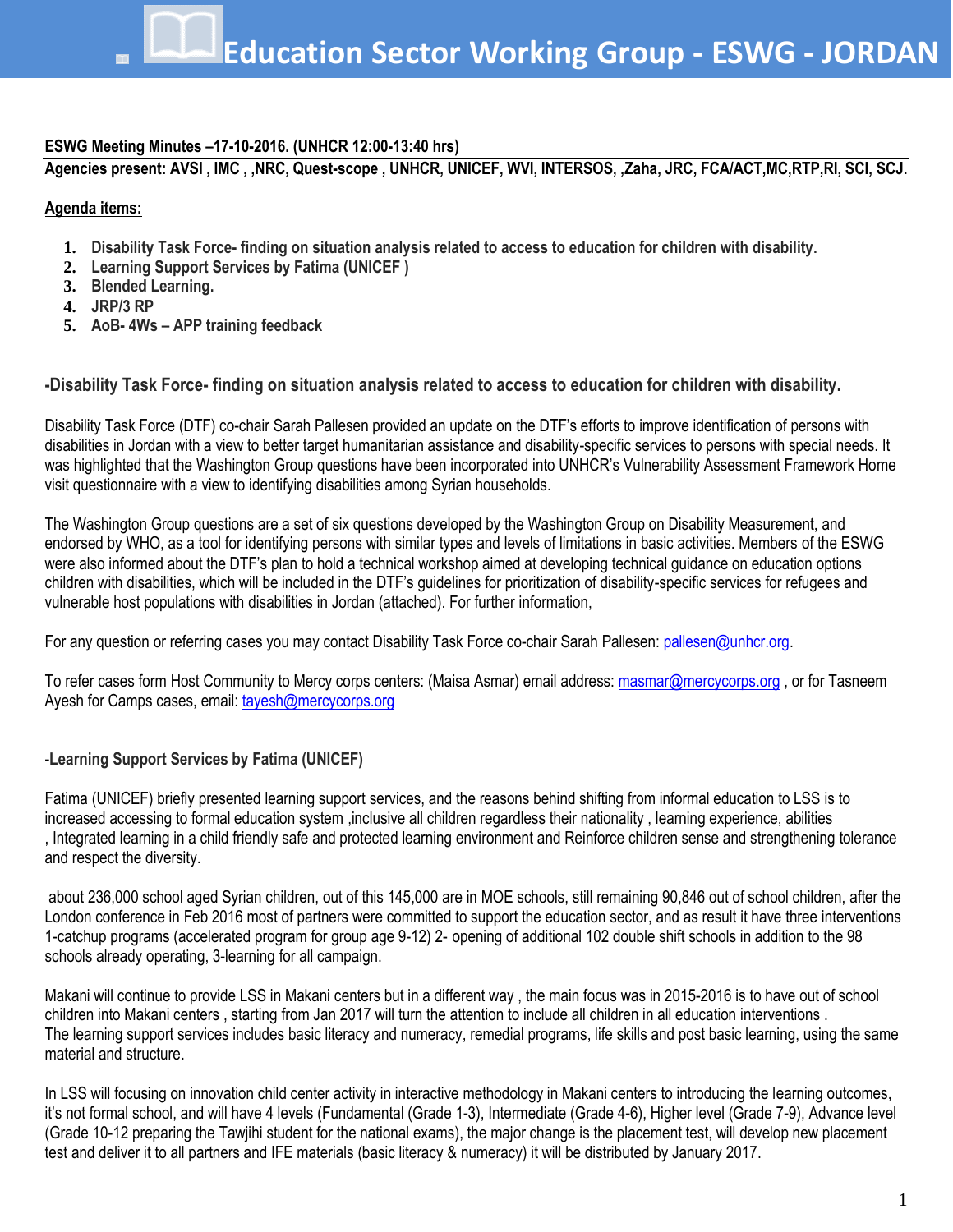**Education Sector Working Group - ESWG - JORDAN**

### The way forward in LSS:

-Capacity building program for frontline staff, which started last week with Makani SOP's but will have a technical workshop lead by STJ and RI end of Dec –Jan.

- -Develop a placement test.
- -Distribution basic literacy and numeracy material.
- -Follow up with partners on PCA log-frame and the indicators and outputs.
- -Monitoring LSS implementations at the field, intensive visit in the beginning of the implementation to provide support if needed.

#### **-Blended Learning.**

A brief presentation by Fatimah (UNICEF) on Blended learning, in order to improve our education quality either in the Makani or in formal schools , will be introducing in 2017 an ICT platform innovation and approaches in all 129 Makani centers and in MOE schools , UNICEF entered a partnership with orange company to implement the program .

Blended learning , means using the technology between 30%-50% in classroom with keeping face to face learning and the structural strategy (interactive learning) but will introduce the E-content , its different than the E-learning which using 100% of E-content in the classroom .

This program implemented in five pilot centers in Makani centers at host community (YPC, East Amman charity , Johod , ICCS , Save Jordan ) , will scale-up the blended program in 2017 in 129 Makani centers , will continue developing the on-line material for four subjects for Grade 1-9 .will trained the Makani facilitators on the blending learning approach , and will monitoring the performance to ensure the trained facilitators are using innovative IT blended platform in delivering LSS ,and take any necessary modification on the on-line materials .in addition the blended program implemented in 20 MOE schools , and will trained 200-300 teachers in the schools from grade( 1-12 ) , part of it will be 0 books or digitize textbooks and the other part will be E-content .

#### **- JRP/3RP updates**

Email send earlier to partners on their financial requirements for 2017 and received from 5 partners, sector chair asked partners if they want to put money in 3RP process to JRP process, still there is time to send the requirements. after finalizing the PSS and published by JRP sectorial , will share the sheet with UNHCR to open the database for 2017 , and partners need to enter their financial requirements into Activity info database , so it will be part of 3RP process . It will be easy to mobilize the resources and agencies need to calculate their money regarding three main areas: access to education, Quality of education and system strengthening, also partner need to decide if they want money for resilience in 3RP process too.

### **-AoB- 4Ws – APP training feedback**

-4W mapping finalized based on the partner's feedbacks, will developed another 4W's at the end of December, sector chair ensured the visibility and achievements shown in the map and regarding to partners suggestions.

-Two partners participated in APP training shared their positive feedbacks.

-Sector chair are in process of updating the education sector glossary , currently UNICEF in cooperating catch up program (ministry certified non formal catch up program and LSS ) , will update the glossary based on the new additions and after getting endorsement form MOE it can published .

-Remind the partners who planned for assessment and uploaded on UNHCR web portal to update the status and upload the final version of the assessment.

| <b>Action points</b>                                                                                                   | Responsible agency | <b>Deadline</b>  |
|------------------------------------------------------------------------------------------------------------------------|--------------------|------------------|
| Mercy Corps to share a lists of inclusive schools and CBOs of which MC is operating<br>the inclusive education program | By Maysa Asmar     | With the minutes |
| The TF focal point to share number of PWD's registered with UNHCR<br>disaggregated by locations                        | By Sarah /UNHCR    |                  |